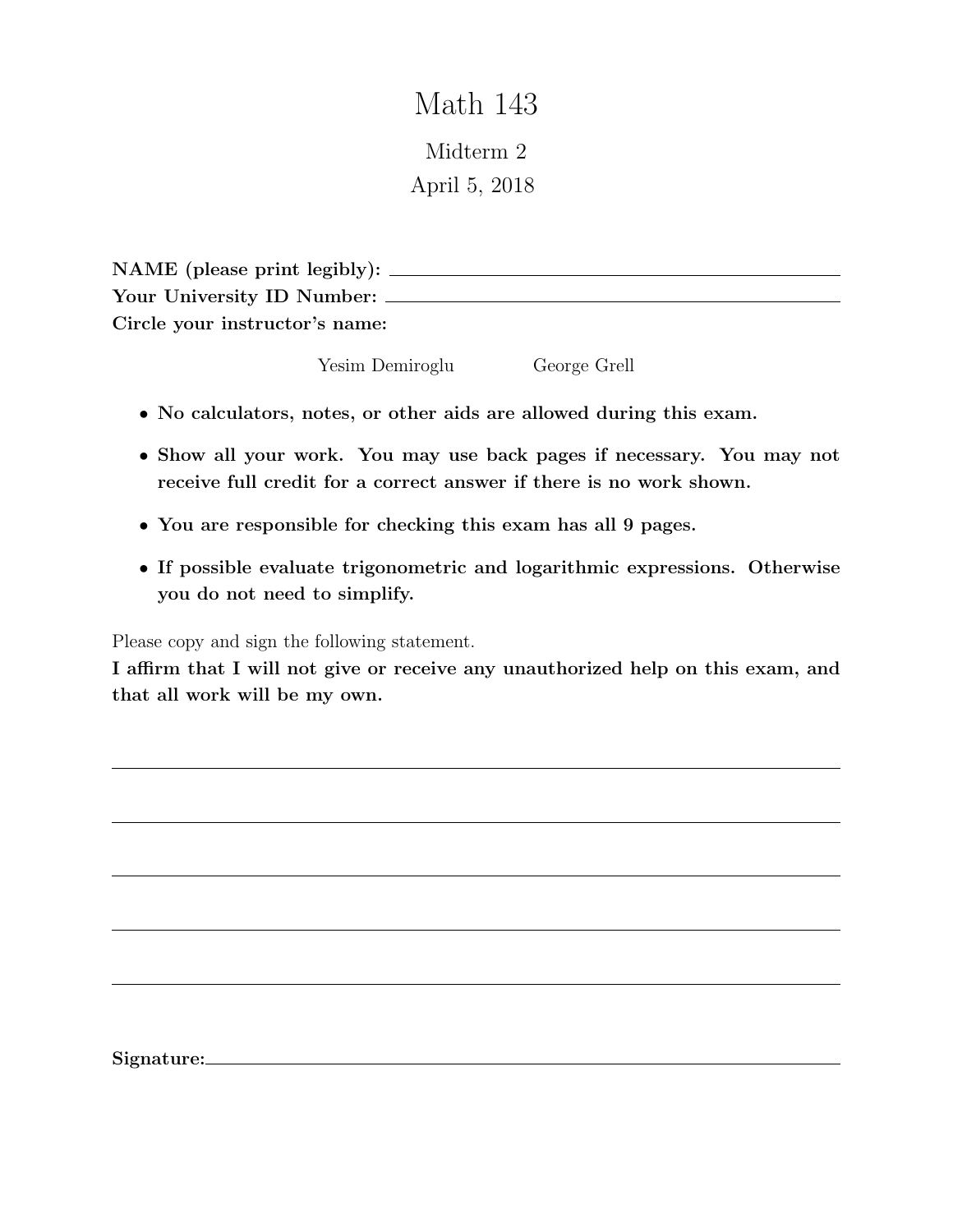| QUESTION       | <b>VALUE</b> | <b>SCORE</b> |
|----------------|--------------|--------------|
|                | 14           |              |
| $\overline{2}$ | 15           |              |
| 3              | 16           |              |
|                | 15           |              |
| 5              | 18           |              |
| 6              | 12           |              |
| <b>TOTAL</b>   | 90           |              |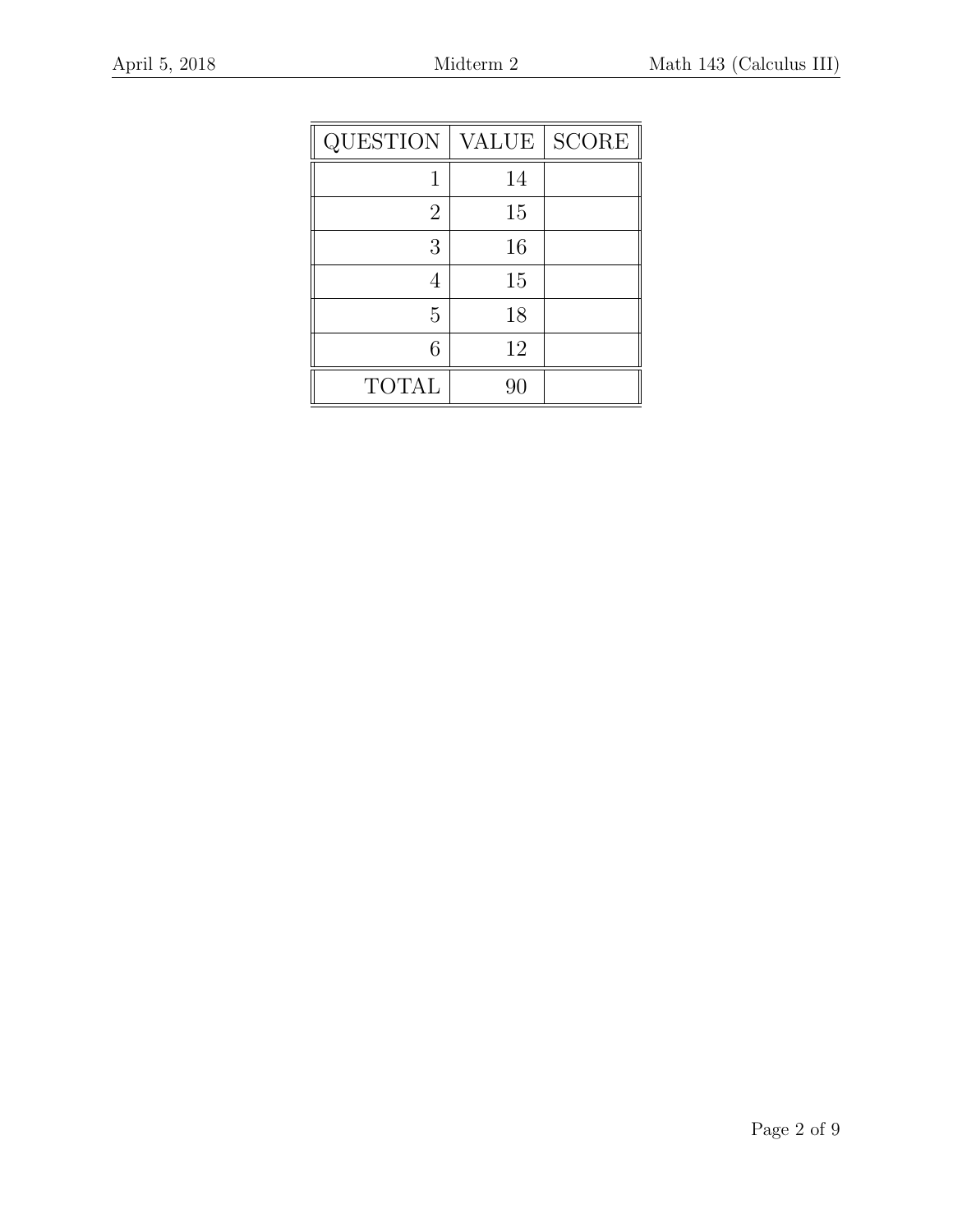1. (14 points) Use the Ratio or Root Test to determine whether each of these series converges to a finite value or diverges to  $\infty$ .

(a)

$$
\sum_{n=1}^{\infty} \frac{(n+1)(7^2-1)^n}{7^{2n}}
$$

ANSWER:

(b)



ANSWER:

Page 3 of 9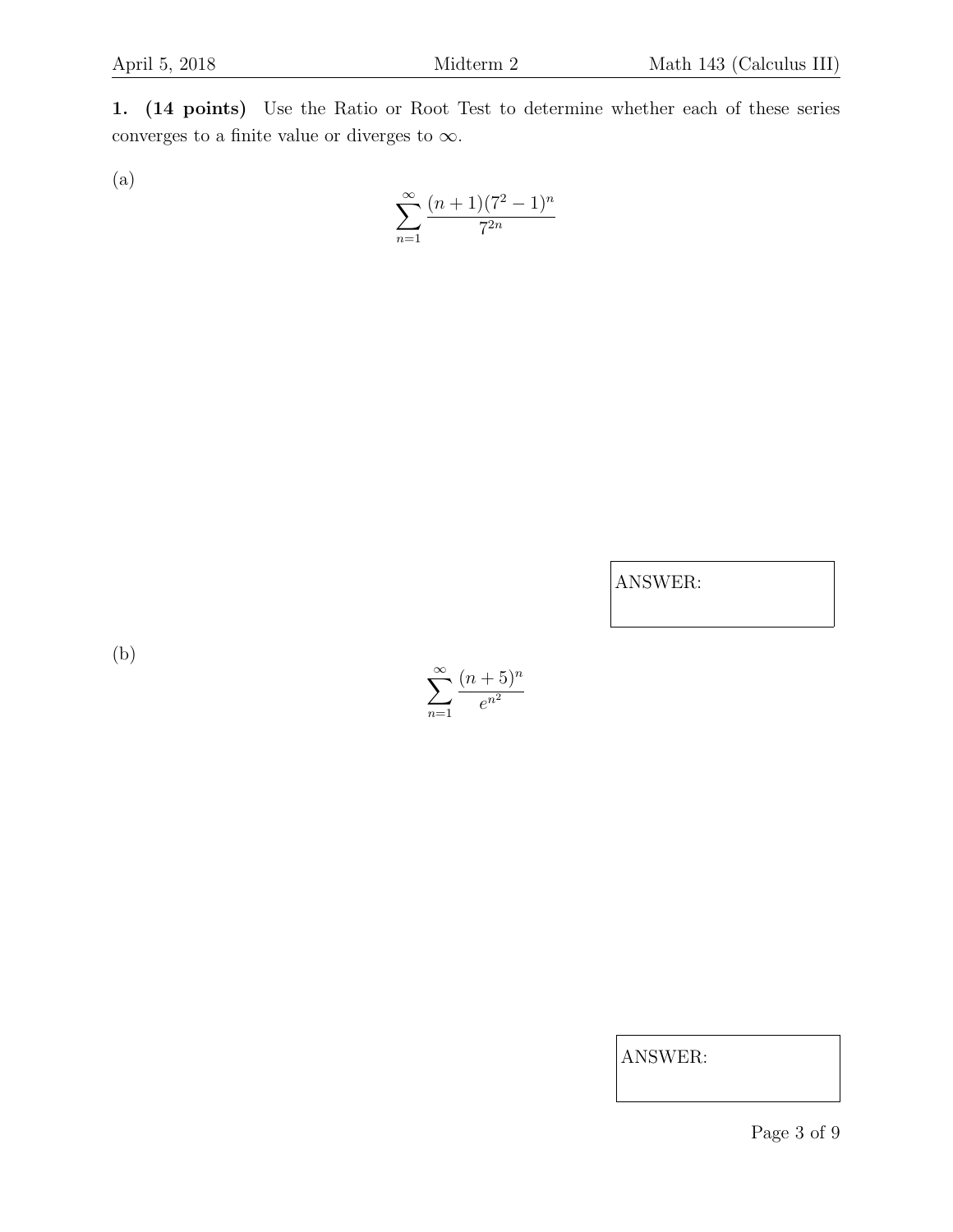2. (15 points) Find the radius and interval of convergence of the following power series.

$$
\sum_{n=1}^{\infty} \frac{(-8)^n (x-3)^{n+1}}{n5^n}
$$

Page 4 of 9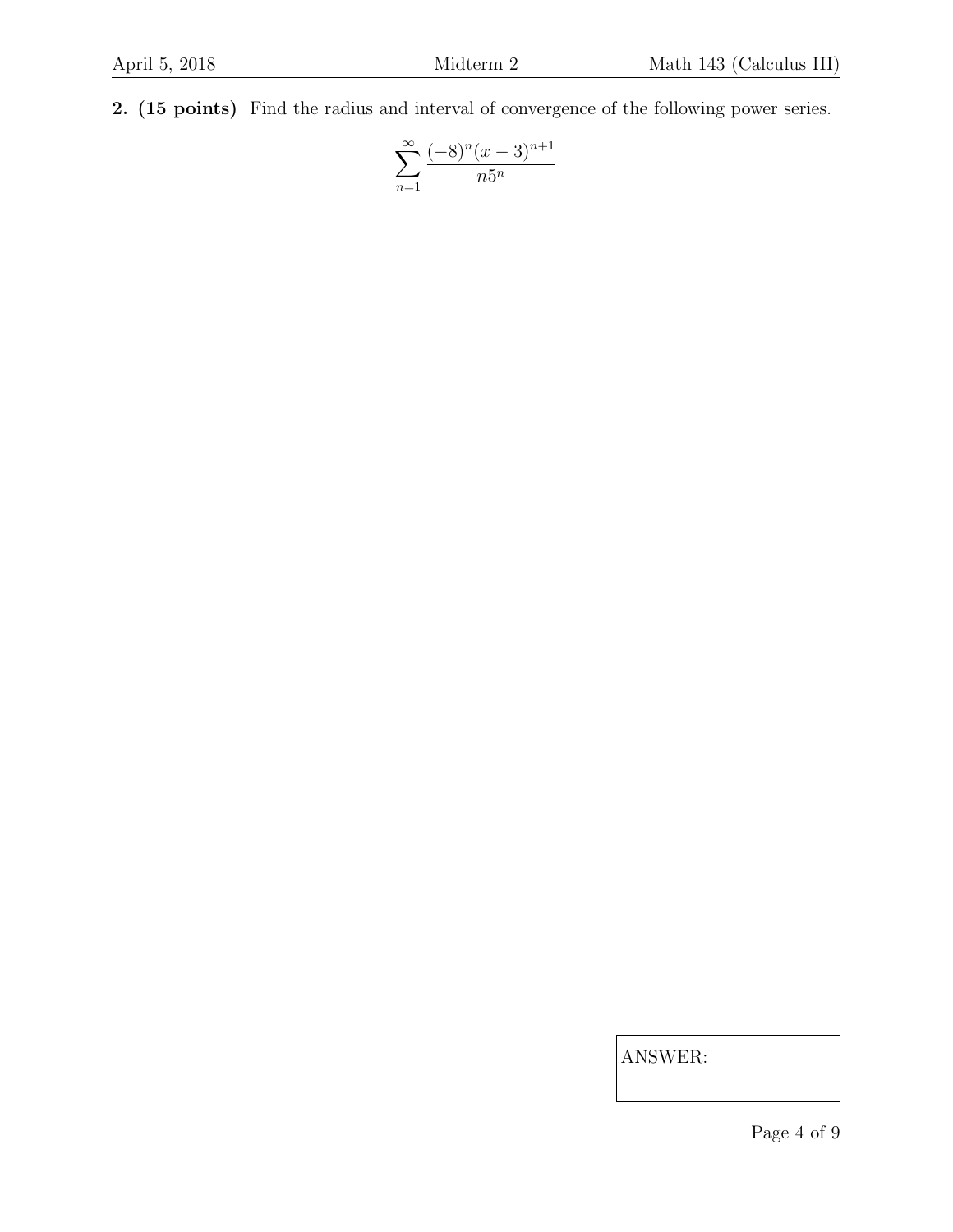3. (16 points) (a) Represent the function as power series about  $x = 0$ . Write out the first five nonzero terms, OR express the series in sigma  $(\Sigma)$  notation.

$$
f(x) = \frac{x}{8 + x^3}
$$

ANSWER:

(b) Find the radius and interval of convergence for the series you found.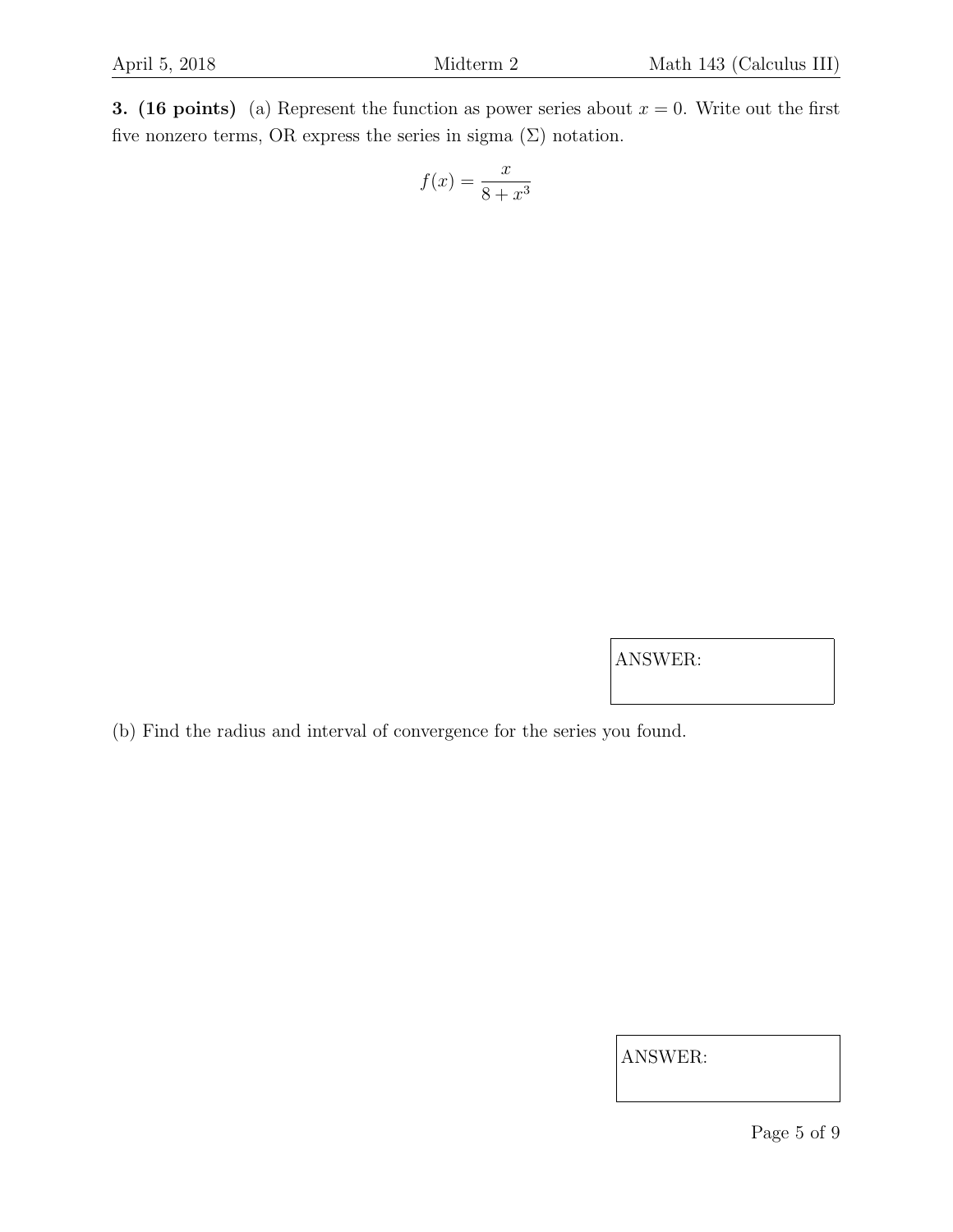4. (15 points) Represent the integral as a power series and find the radius of convergence. Write out the first five nonzero terms, OR express the series in sigma  $(\Sigma)$  notation.

$$
\int x \arctan(8x^3) \, dx
$$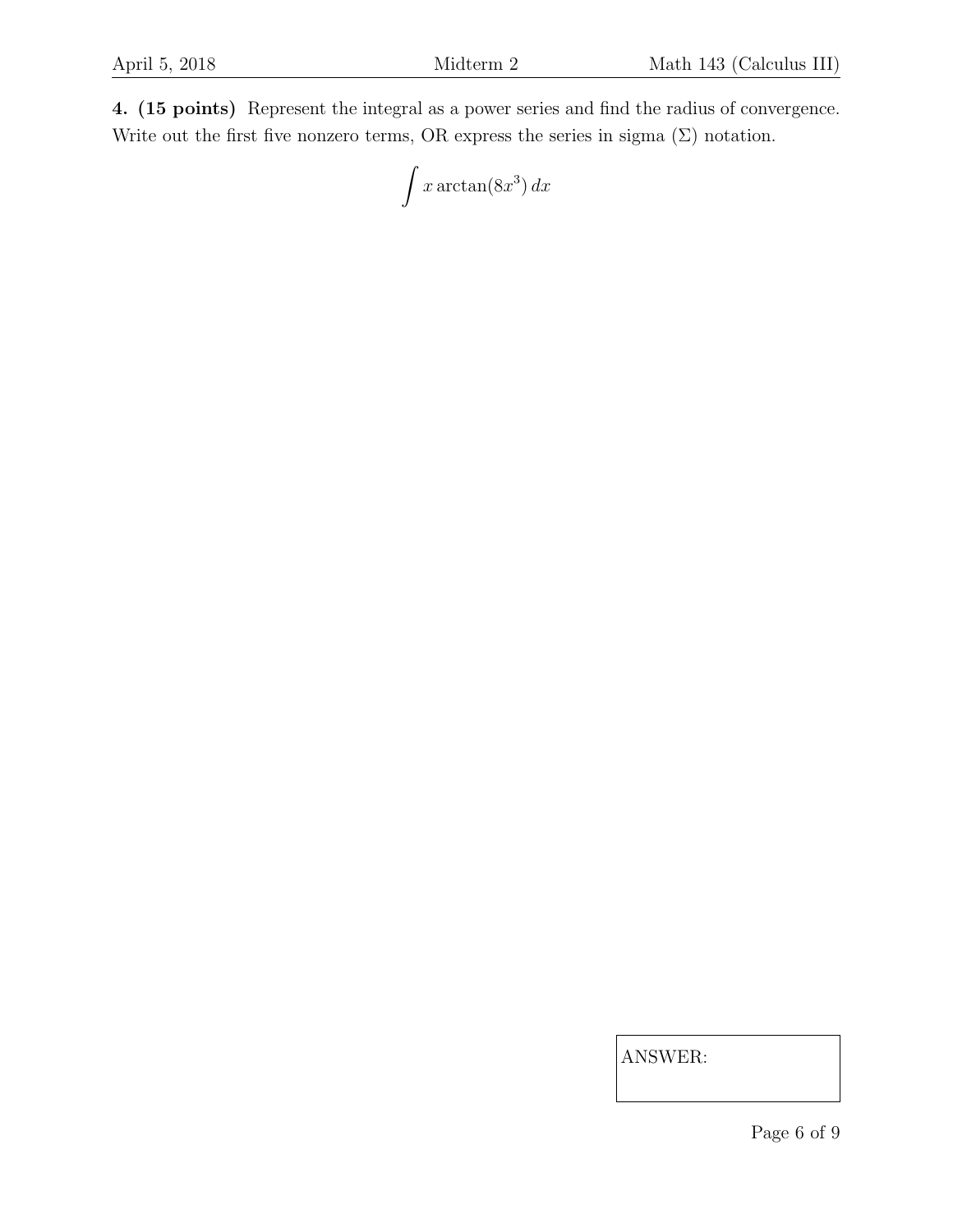5. (18 points) (a) Find the Taylor series expansion of  $f(x) = \sin(x)$  around  $a = \pi/2$ . Write your answer in sigma  $(\Sigma)$  notation.

ANSWER:

(b) Find the radius and interval of convergence of the series you found.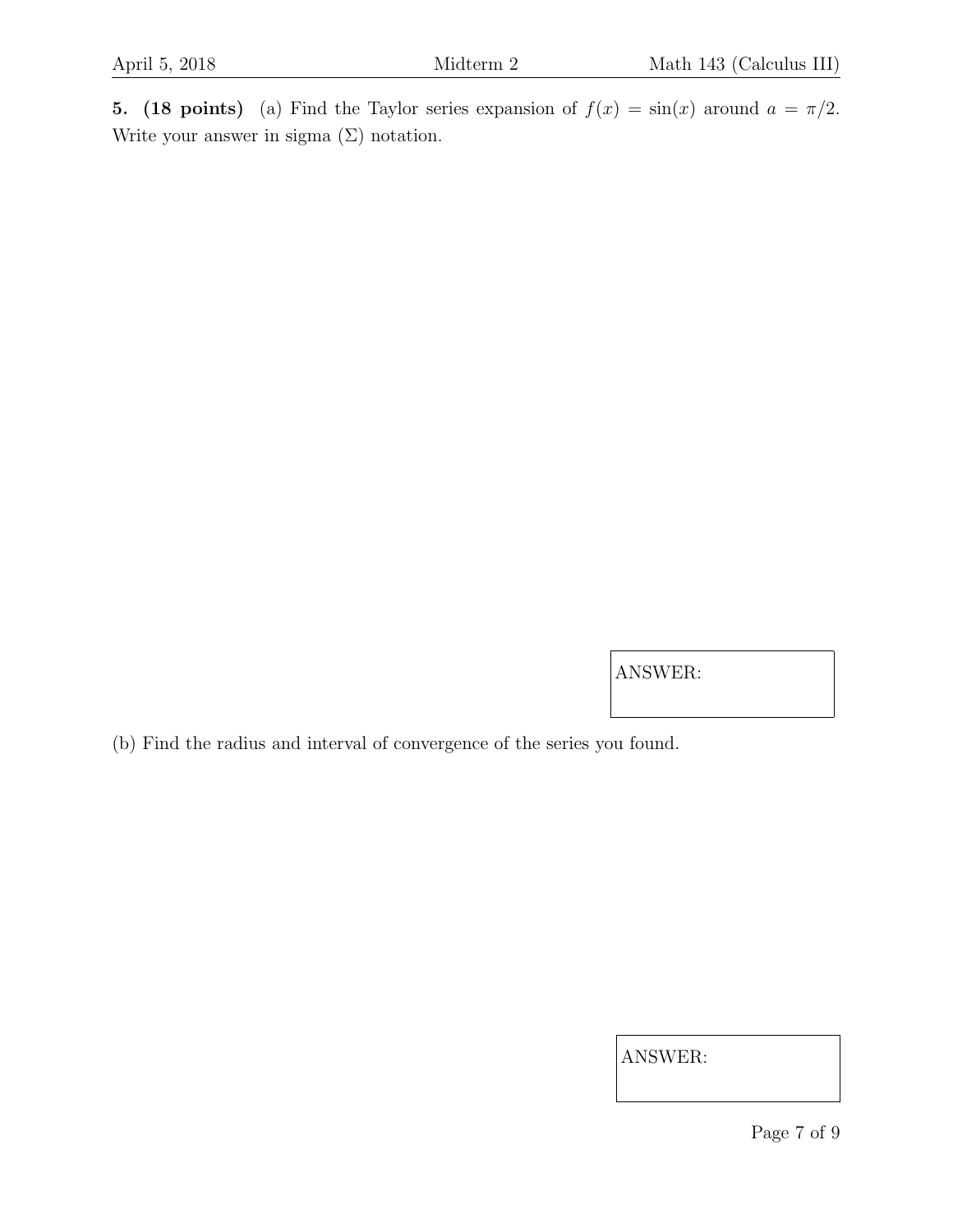6. (12 points) (a) Use Maclaurin series to evaluate the limit

$$
\lim_{x \to 0} \frac{4x \ln(1+x^3) - 4x^4}{x^7}.
$$

ANSWER:

(b) Find the exact value of the sum

$$
1 - \ln(2) + \frac{(\ln(2))^2}{2!} - \frac{(\ln(2))^3}{3!} + \dots
$$